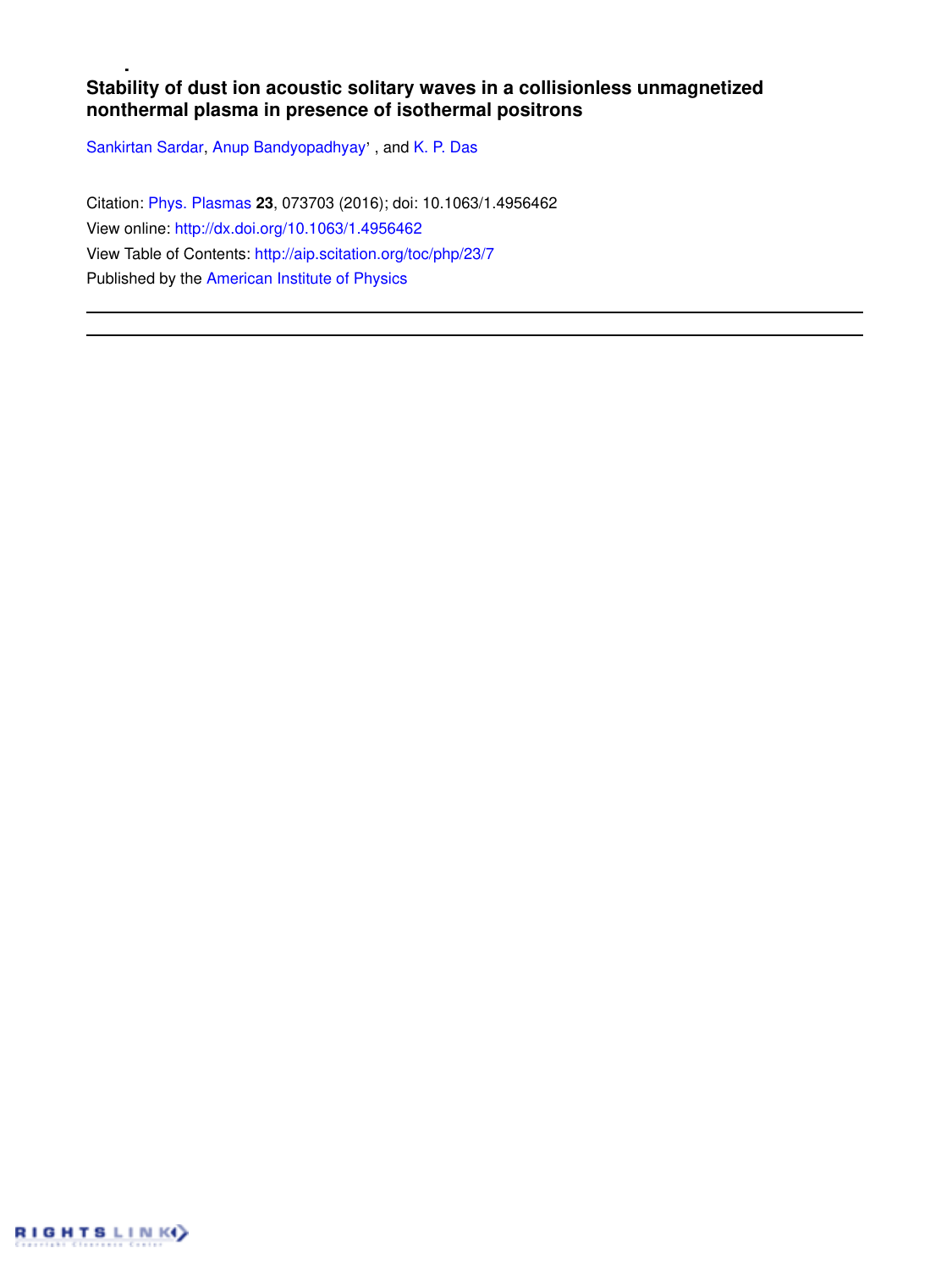

# Stability of dust ion acoustic solitary waves in a collisionless unmagnetized nonthermal plasma in presence of isothermal positrons

Sankirtan Sardar,<sup>1</sup> Anup Bandyopadhyay,<sup>1,a)</sup> and K. P. Das<sup>2</sup> <sup>1</sup>*Department of Mathematics, Jadavpur University, Kolkata 700032, India* <sup>2</sup>*Department of Applied Mathematics, University of Calcutta, 92 Acharya Prafulla Chandra Road, Kolkata 700009, India*

(Received 9 May 2016; accepted 23 June 2016; published online 11 July 2016)

A three-dimensional KP (Kadomtsev Petviashvili) equation is derived here describing the propagation of weakly nonlinear and weakly dispersive dust ion acoustic wave in a collisionless unmagnetized plasma consisting of warm adiabatic ions, static negatively charged dust grains, nonthermal electrons, and isothermal positrons. When the coefficient of the nonlinear term of the KP-equation vanishes an appropriate modified KP (MKP) equation describing the propagation of dust ion acoustic wave is derived. Again when the coefficient of the nonlinear term of this MKP equation vanishes, a further modified KP equation is derived. Finally, the stability of the solitary wave solutions of the KP and the different modified KP equations are investigated by the small-*k* perturbation expansion method of Rowlands and Infeld [J. Plasma Phys. 3, 567 (1969); 8, 105 (1972); 10, 293 (1973); 33, 171 (1985); 41, 139 (1989); Sov. Phys. - JETP 38, 494 (1974)] at the lowest order of *k*, where *k* is the wave number of a long-wavelength plane-wave perturbation. The solitary wave solutions of the different evolution equations are found to be stable at this order. *Published by AIP Publishing.* [http://dx.doi.org/10.1063/1.4956462]

#### I. INTRODUCTION

It is believed that four component electron-positron-iondust plasma (e-p-i-d plasma) may exist in various astrophysical environments, such as galactic centre,<sup>1</sup> instersteller medium, $1-3$ in the remnants of supernova explosions, $4.5$  near the surface of the neutron stars,  $5-7$  interior regions of accretion disks near neutron stars and magnetars,<sup>8</sup> dusty cosmological environments such as milky way,<sup>3</sup> and in the magnetosphere and ionosphere of the Earth. $4$  Beside these cosmological sites, e-p-i-d plasma can also be found in laboratory experiments.<sup>7,8</sup> Several authors $8-12$  investigated ion acoustic (IA)/dust ion acoustic (DIA) solitary structures in e-p-i-d plasma considering different velocity distribution function of electrons.

In the present paper, we have investigated the existence and stability of small amplitude DIA solitary waves in a collisionless unmagnetized e-p-i-d plasma consisting of warm adiabatic ions, static negatively charged dust grains, isothermal positrons, and nonthermal electrons due to Cairns *et al.*<sup>13</sup> Nonthermal electrons are observed in a number of heliospheric environments.<sup>14–17</sup> Specifically, nonthermal electrons are observed in Earth's Bow shock and Fore shock, $14,15$  in lower part of magnetosphere.<sup>16</sup> Observation of Voyager 2 indicates the presence of non-Maxwellian electrons in the magnetosphere of Saturn<sup>17</sup> and also in the atmosphere of Uranus.<sup>17</sup>

Kadomtsev and Petviashvili $18$  have made an attempt to investigate the stability of Korteweg-de Vries (KdV) solitons in a collisionless unmagnetized plasma. Kako and Rowlands<sup>19</sup> derived the Kadomtsev Petviashvili (KP) equation for ion acoustic waves in a collisionless unmagnetized plasma. Infeld *et al.*<sup>20</sup> used this KP equation to study the stability of ion acoustic KdV solitons and reported that ion acoustic solitary wave solutions are stable with respect to the transverse longwavelength plane-wave perturbation. Using the small-*k* perturbation expansion method of Rowlands and Infeld, $21-26$ Chakraborty and  $Das<sup>27</sup>$  investigated the stability of ion acoustic solitary wave solutions of a modified KP (MKP) equation

having the nonlinear term of the form  $\frac{\partial}{\partial \xi}$ 

 $\sqrt{\phi^{(1)}} \frac{\partial \phi^{(1)}}{\partial \overline{z}}$  $\left[\sqrt{\phi^{(1)}} \frac{\partial \phi^{(1)}}{\partial \xi}\right]$  in a

multi-species collisionless unmagnetized plasma consisting of non-isothermal electrons having Schamel distribution. In a

later paper, Chakraborty and  $Das<sup>28</sup>$  investigated higher order stability of the same modified KP equation with the help of multiple-scale perturbation expansion method of Allen and Rowlands.29,30

In the present paper, we have derived KP and different modified KP equations describing the nonlinear behaviour of DIA waves in different regions of parameter space when the weak dependence of the spatial coordinates perpendicular to the direction of propagation of the wave is taken into account. We have also investigated the stabilities of solitary wave solutions of a more general evolution equation having a nonlinear term of the form  $\frac{\partial}{\partial \xi}$   $(\phi^{(1)})^r \frac{\partial \phi^{(1)}}{\partial \xi}$  $\left[ (\phi^{(1)})^r \frac{\partial \phi^{(1)}}{\partial \xi} \right]$  for any real positive value of *r* with the help of the small-*k* perturbation expansion method of Rowlands and Infeld, $20-25$  and finally, we have considered the stabilities of DIA solitary wave solutions of KP and different modified KP equations for the present plasma system. The problem of existence and stability of the DIA solitary wave solutions of KP and different modified KP equations in the present plasma system has not been considered by any author.

#### II. BASIC EQUATIONS

1070-664X/2016/23(7)/073703/7/\$30.00 23, 073703-1 Published by AIP Publishing.

We consider a collisionless unmagnetized dusty plasma a)Electronic mail: abandyopadhyay1965@gmail.com consisting of warm adiabatic ions, static negatively charged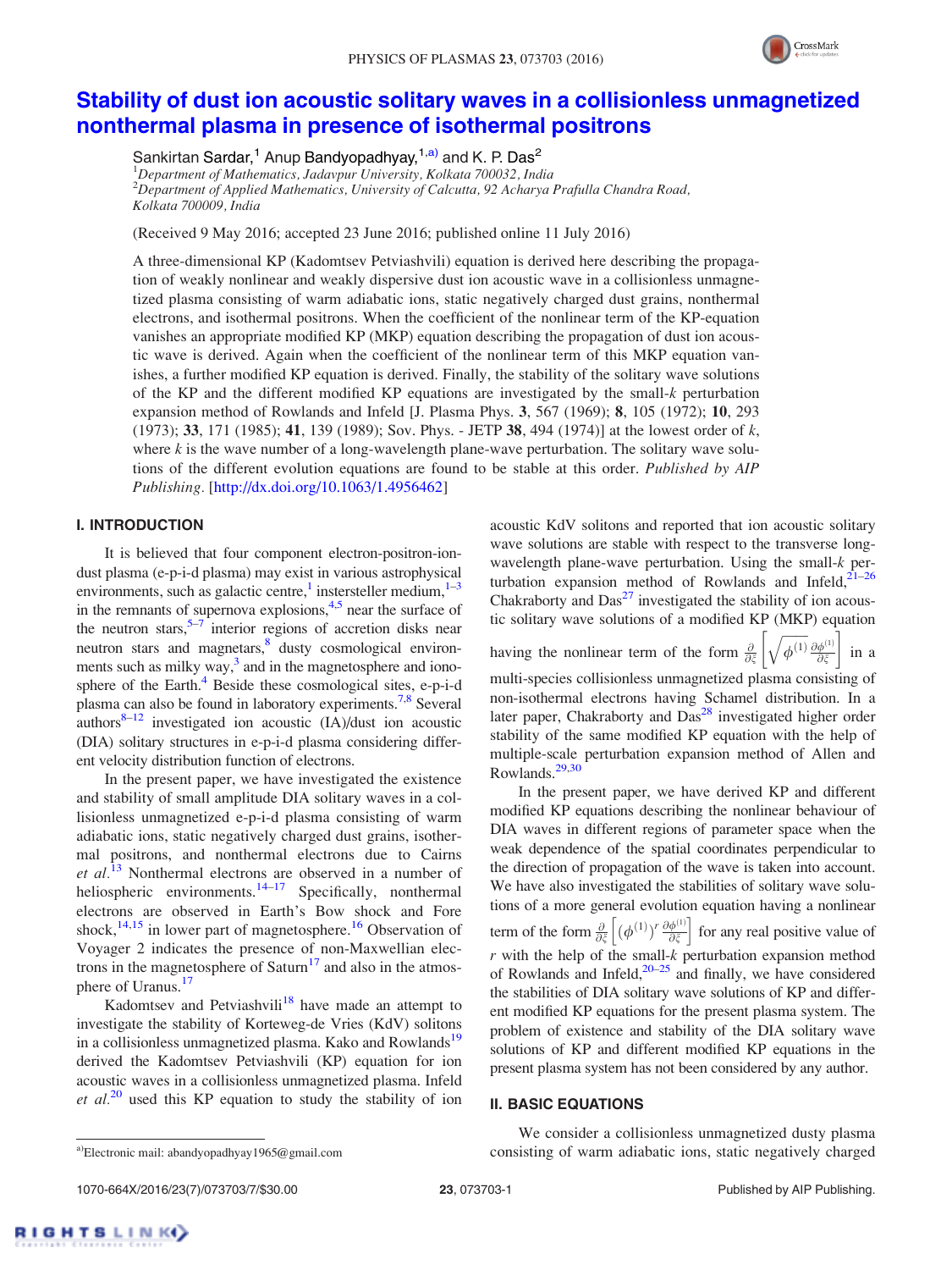dust grains, nonthermal electrons, and isothermal positrons. The nonlinear behaviour of DIA waves in this plasma system can be described by the equation of continuity, the equation of motion, and the pressure equation for ion fluid together with the Poisson equation

$$
n_t + \nabla \cdot (n\mathbf{u}) = 0,\tag{1}
$$

$$
M_s^2[\mathbf{u}_t + (\mathbf{u}.\nabla)\mathbf{u}] + \frac{(1-p)\sigma_{ie}}{n}\nabla P = -\nabla\phi,\qquad(2)
$$

$$
P_t + (\mathbf{u}.\nabla)P + \gamma P(\nabla.\mathbf{u}) = 0,
$$
\n(3)

$$
C\nabla^2 \phi = n_e - n - n_p + \frac{Z_d n_{d0}}{N},\tag{4}
$$

where

$$
C = \frac{1 - p}{M_s^2 - \gamma \sigma_{ie}},\tag{5}
$$

and we have used the following notations:

$$
\frac{\partial \Psi}{\partial t} = \Psi_t, \nabla = \hat{x}\frac{\partial}{\partial x} + \hat{y}\frac{\partial}{\partial y} + \hat{z}\frac{\partial}{\partial z}, \nabla^2 = \frac{\partial^2}{\partial x^2} + \frac{\partial^2}{\partial y^2} + \frac{\partial^2}{\partial z^2},
$$

 $\psi = \psi(x, y, z, t, \dots) \iff$  the quantity  $\psi$  is a function of *x*; *y*;*z*; *t*; ….

Here, *n*,  $n_e$ ,  $n_p$ ,  $\mathbf{u} = (u, v, w)$ , *P*,  $\phi$ , (*x*, *y*, *z*), and *t* are, respectively, the ion number density, the electron number density, the positron number density, the ion fluid velocity, the ion fluid pressure, the electrostatic potential, the spatial variables, and time, and they have been normalized by  $N(=n_0+n_{p0}), N, N, C_D$  (linearized velocity of the DIA wave in the present plasma system for long-wavelength planewave perturbation),  $n_0K_BT_i$ ,  $\frac{K_BT_e}{e}$ ,  $\lambda_D$  (Debye length of the present plasma system) and  $\lambda_D/C_D$  respectively, where  $n_0$ ,  $n_{p0}$ ,  $K_B$ , and  $T_e$  are, respectively, the unperturbed ion number density, the unperturbed positron number density, the Boltzmann constant, the average temperature of nonthermal electrons,  $T_i$  (= $T_i$ <sub>0</sub>) is the average unperturbed temperature of ions with *m* is the mass of an ion, *e* is the positive unit charge,  $\gamma$ (=3) is the adiabatic index,  $p = \frac{n_{p0}}{N}$ ,  $\sigma_{ie} = \frac{T_i}{T_e}$ ,  $n_{d0}$  is the constant dust number density with  $Z_d$  being the number of electrons residing on the dust grain surface. We have assumed that the electric charge of an ion is *e*. The expressions of  $C_D$ ,  $\lambda_D$ , and  $M_s$  and the four basic parameters p,  $\mu$ ,  $\sigma_{ie}$ , and  $\sigma_{pe}$  are given by the following equations:

$$
C_D = C_s M_s, \quad C_s = \sqrt{\frac{K_B T_e}{m}},
$$

$$
M_s = \sqrt{\gamma \sigma_{ie} + \frac{(1 - p)\sigma_{pe}}{p + \mu(1 - \beta_e)\sigma_{pe}}},
$$
(6)

$$
\frac{1}{\lambda_D^2} = \frac{1 - \beta_e}{\lambda_{De}^2} + \frac{1}{\lambda_{Dp}^2}, \quad \lambda_{De}^2 = \frac{K_B T_e}{4\pi e^2 n_{e0}},
$$
  

$$
\lambda_{Dp}^2 = \frac{K_B T_p}{4\pi e^2 n_{p0}},
$$
 (7)

$$
\sigma_{ie} = \frac{T_i}{T_e}, \quad \sigma_{pe} = \frac{T_p}{T_e}, \quad p = \frac{n_{p0}}{N}, \quad \mu = \frac{n_{e0}}{N}.
$$
 (8)

In fact, the linear dispersion relation of the DIA wave for the present dusty plasma system can be written as

$$
\frac{\omega}{k} = C_D \sqrt{\frac{1 + \frac{\gamma \sigma_{ie}}{M_s^2} k^2 \lambda_D^2}{1 + k^2 \lambda_D^2}},\tag{9}
$$

where  $\omega$  and  $k$  are, respectively, the wave frequency and wave number of the plane wave perturbation. For longwavelength plane-wave perturbation, i.e., for  $k \to 0$ , from linear dispersion relation (9), we have

$$
\lim_{k \to 0} \frac{\omega}{k} = C_D \quad \text{and} \quad \lim_{k \to 0} \frac{d\omega}{dk} = C_D,\tag{10}
$$

and consequently, the dispersion relation (9) shows that the linearized velocity of the DIA wave for long-wavelength plane-wave perturbation is  $C_D$  with  $\lambda_D$  as the Debye length. So, according to the prescription of Dubinov, $31$  here each spatial coordinate is normalized by  $\lambda_D$  and the time is normalized by  $\lambda_D/C_D$ .

Based on the above normalization of the dependent variables, the expressions of the number densities of the nonthermal electrons  $(n_e)$  and isothermal positrons  $(n_p)$  can be written as

$$
n_e = \mu (1 - \beta_e \phi + \beta_e \phi^2) e^{\phi}, \ n_p = p e^{-\phi/\sigma_{pe}}, \ (11)
$$

where  $\beta_e$  is the nonthermal parameter associated with the Cairns distributed electrons $13$  that determines the proportion of fast energetic electrons. It can be easily checked that  $\beta_e$  is restricted by  $0 \le \beta_e < 4/3$ . However, we cannot take the whole interval of  $\beta_e$ . In fact, for increasing  $\beta_e$ , the velocity distribution function of nonthermal electrons develops wings, which become stronger as  $\beta_e$  increases, and at the same time, the center density in phase space drops; consequently, we should not take values of  $\beta_e > 4/7$  as that stage might stretch the credibility of the Cairns model too far.<sup>32</sup> So, we take  $0 \le \beta_e \le 4/7 = 0.6$  (approximately).

The charge neutrality condition can be written as

$$
\frac{n_0}{N} = 1 - p \quad \text{and} \quad \frac{Z_d n_{d0}}{N} = 1 - \mu. \tag{12}
$$

Expanding  $n_e$  and  $n_p$  up to  $\phi^4$ , the Poisson equation (4) can be written as

$$
C\nabla^2 \phi = 1 - p + \sum_{i=1}^4 Q_i \phi^i - n,\tag{13}
$$

where  $Q_1$ ,  $Q_2$ ,  $Q_3$ , and  $Q_4$  are given in Appendix A.

Equations  $(1)$ ,  $(2)$ ,  $(3)$ , and  $(13)$  are the basic equations.

### III. DERIVATION OF DIFFERENT EVOLUTION EQUATIONS

To derive the different evolution equations, we assume that the DIA wave is propagating mainly along the *x* direction whereas it has weak *y* and *z* dependence in the wave number, and consequently, we use the following stretching of space coordinates and time: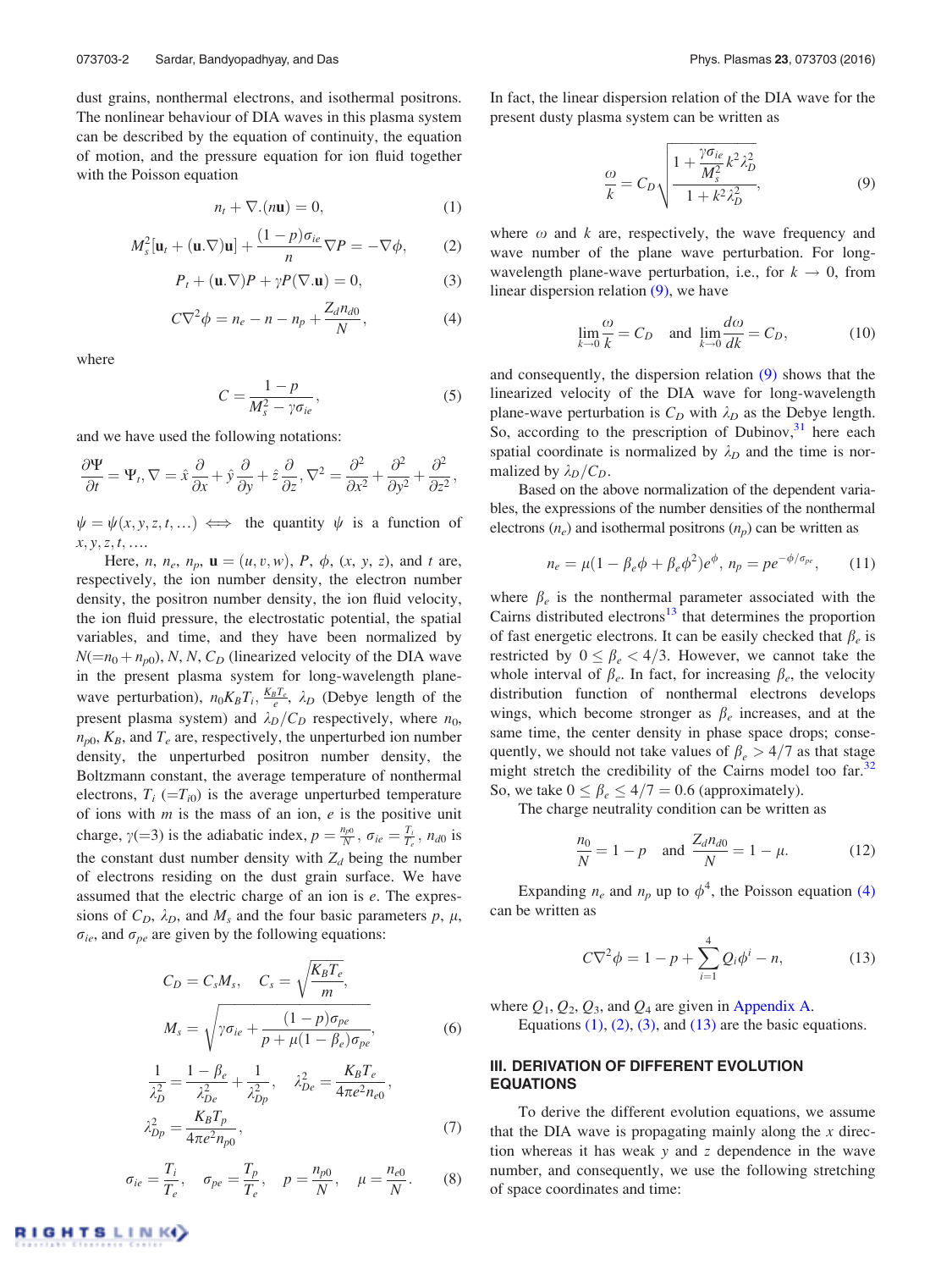$$
\xi = \varepsilon(x - Vt), \eta = \varepsilon^2 y, \zeta = \varepsilon^2 z, \tau = \varepsilon^3 t,
$$
 (14)

where  $\varepsilon$  is a small expansion parameter measuring the weakness of dispersion and weakness of nonlinearity and *V* is a constant.

#### A. KP equation in three dimensions

We take the following perturbation expansions of the dependent variables:

$$
f = f^{(0)} + \sum_{i=1}^{\infty} \varepsilon^{2i} f^{(i)}, \ g = g^{(0)} + \sum_{i=1}^{\infty} \varepsilon^{2i+1} g^{(i)}, \tag{15}
$$

where  $f = n$ , *P*,  $\phi$ , *u* with  $n^{(0)} = 1 - p$ ,  $P^{(0)} = 1$ ,  $\phi^{(0)} = 0$ ,  $u^{(0)} = 0$ , and  $g = v$ , *w* with  $v^{(0)} = w^{(0)} = 0$ . Substituting the stretching (14) and perturbation expansions (15) in the Equations  $(1)$ ,  $(2)$ ,  $(3)$ , and  $(13)$  and finally equating the coefficient of different powers of  $\varepsilon$  on each side of every equation, we get a sequence of equations. From these sequences of equations, we get the following Kadomtsev Petviashvili (KP) equation:

$$
\frac{\partial}{\partial \xi} \left[ \phi_{\tau}^{(1)} + AB_1 \phi^{(1)} \phi_{\xi}^{(1)} + \frac{1}{2} AC \phi_{\xi \xi \xi}^{(1)} \right] + \frac{1}{2} AD \left( \phi_{\eta \eta}^{(1)} + \phi_{\xi \zeta}^{(1)} \right) = 0, \tag{16}
$$

where the coefficients  $A$ ,  $B_1$ , and  $D$  are given by

$$
A = \frac{1}{1 - p} \frac{\left(M_s^2 V^2 - \gamma \sigma_{ie}\right)^2}{V M_s^2},\tag{17}
$$

$$
B_1 = \frac{1}{2} \left[ (1-p) \frac{3M_s^2 V^2 + \gamma (\gamma - 2) \sigma_{ie}}{\left(M_s^2 V^2 - \gamma \sigma_{ie}\right)^3} - \left(\mu - \frac{p}{\sigma_{pe}^2}\right) \right], \tag{18}
$$

$$
D = (1 - p) \frac{M_s^2 V^2}{\left(M_s^2 V^2 - \gamma \sigma_{ie}\right)^2},\tag{19}
$$

and the constant *V* is determined by

$$
V^2 = 1.\t(20)
$$

Equation (16) describes the propagation of weakly nonlinear and weakly dispersive DIA waves in a nonthermal e-p-i-d plasma, where the parameters  $p$ ,  $\mu$ ,  $\beta_e$ ,  $\gamma$ ,  $\sigma_{ie}$ , and  $\sigma_{pe}$ have some fixed values. For different sets of values of those parameters, we arrive at a different e-p-i-d plasma systems. As Equation (16) cannot describe the nonlinear dynamics of DIA waves when the coefficient  $AB_1$  of the nonlinear term of (16) vanishes, it is of considerable importance to find for what values of the above mentioned parameters *AB*<sup>1</sup> becomes equal to zero. This consideration has led us to find a relationship between the parameters when  $AB_1 = 0$ . As  $A \neq 0$  for any set of physically admissible values of the parameters of the system,  $AB_1 = 0$  implies  $B_1 = 0$ . Now, it is simple to check that  $B_1$  is a function of p,  $\mu$ , and  $\beta_e$ , i.e.,  $B_1 = B_1(p, \mu, \beta_e)$  for fixed values of  $\gamma$ ,  $\sigma_{ie}$ , and  $\sigma_{pe}$ . Therefore,  $B_1 = B_1(p, \mu, \beta_e) = 0$  gives a functional relationship between  $\mu$  and  $p$  for any fixed value of  $\beta_e$  within the



FIG. 1. *p* is plotted against  $\mu$  for different values of  $\beta_e$  with  $\gamma = 3$ ,  $\sigma_{ie} = \sigma_{pe} = 0.9$  when  $B_1 = 0$ .

physically admissible interval of  $\beta_e$ , i.e.,  $0 \le \beta_e \le 0.6$ . In Figure 1, this functional relationship  $(B_1(p, \mu, \beta_e) = 0)$ between  $\mu$  and  $p$  is plotted for different values of  $\beta_e$  with  $\gamma = 3$ ,  $\sigma_{ie} = 0.9$  and  $\sigma_{pe} = 0.9$ . This figure shows the existence of a region in the parameter space where  $B_1 = 0$ , and in this region of parameter space, it is not possible to describe the nonlinear behaviour of DIA waves by the KP equation (16). So, a modification of the KP equation (16) is necessary. In Subsection  $IIIB$ , we have derived a Modified KP (MKP) equation in three dimensions when  $B_1 = 0$ .

Figure 1 shows that for  $p > 0.07$  (approximately) and for all  $0 \leq \beta_e \leq 0.6$ ,  $B_1$  is not equal to zero  $(B_1 \neq 0)$  for any physically admissible value of  $\mu$  whereas for  $p = 0$ , i.e., when there is no positron in the system, for any physically admissible value of  $\beta_e$ , there exists a value  $\mu = \mu_c$  such that  $B_1 = 0$  at  $\mu = \mu_c$ . In fact, in Figure 2(a),  $B_1$  is plotted against  $\mu$  for  $p = 0.08$  and for different values of  $\beta_e$  whereas in Figure 2(b),  $B_1$  is plotted against  $\mu$  for  $p = 0$  and for different values of  $\beta_e$ . Figure 2(b) clearly shows that there exists a value  $\mu_c$  of  $\mu$  such that  $B_1 = 0$  at  $\mu = \mu_c$  whereas  $B_1 > 0$  or  $B_1 < 0$  according to whether  $\mu > \mu_c$  or  $\mu < \mu_c$ . Figure 2(a) clearly indicates that  $B_1$  is strictly positive for any physically admissible value of  $\mu$ . So, there exists a region in parameter space where  $B_1 = 0$ .

#### B. Modified KP (MKP) equation in three dimensions

When  $B_1 = 0$ , we take the following perturbation expansions of the dependent variables:

$$
f = f^{(0)} + \sum_{i=1}^{\infty} \varepsilon f^{(i)}, \quad g = g^{(0)} + \sum_{i=1}^{\infty} \varepsilon^{i+1} g^{(i)}, \tag{21}
$$

where  $f = n$ , *P*,  $\phi$ , *u* with  $n^{(0)} = 1 - p$ ,  $P^{(0)} = 1$ ,  $\phi^{(0)} = 0$ ,  $u^{(0)} = 0$ , and  $g = v$ , *w* with  $v^{(0)} = w^{(0)} = 0$ . Substituting the stretching (14) and perturbation expansions (21) in Equations  $(1)$ ,  $(2)$ ,  $(3)$ , and  $(13)$  and finally equating the coefficient of different powers of  $\varepsilon$  on each side of every equation, we get a sequence of equations. From this sequence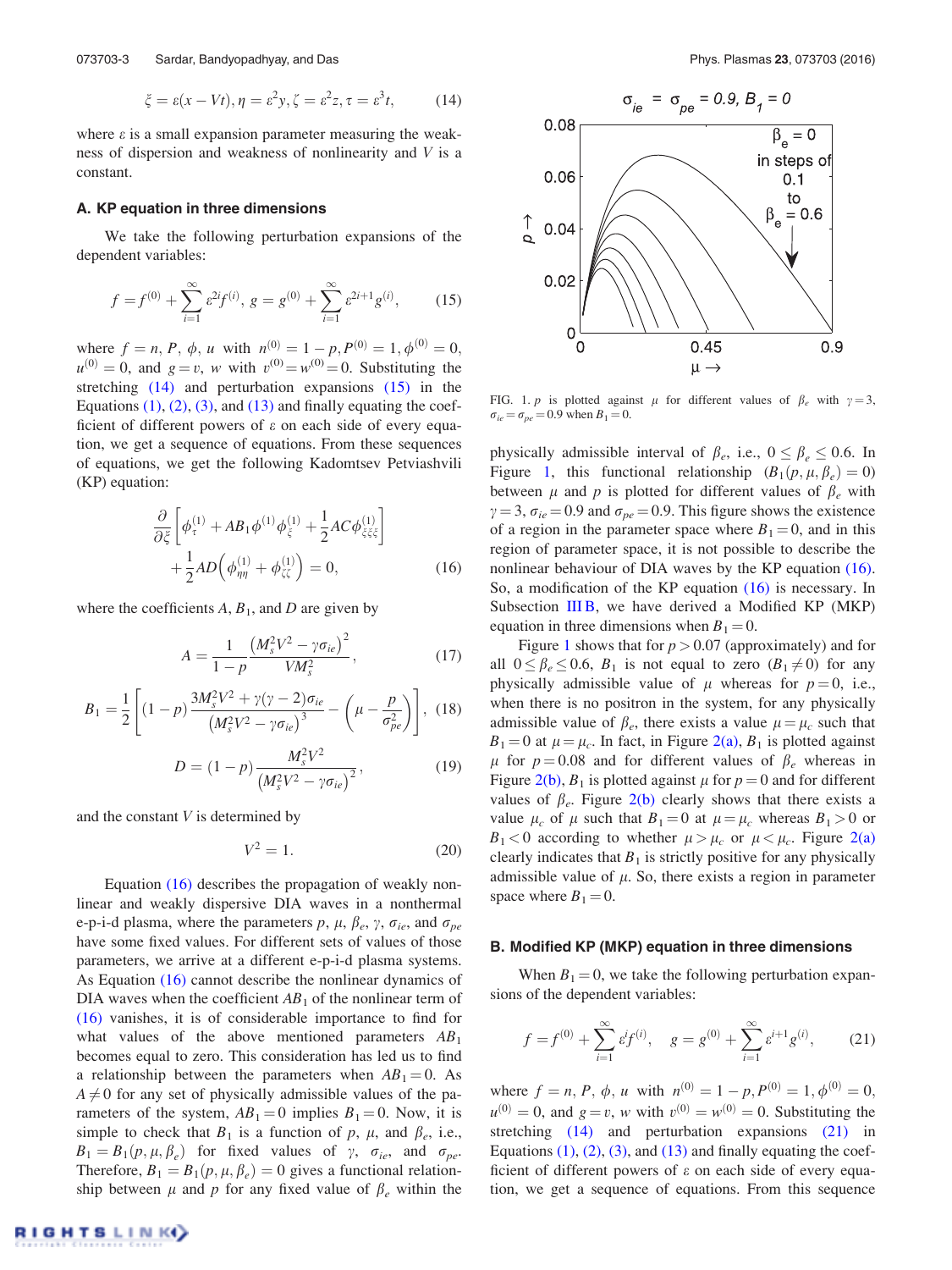

FIG. 2. In this figure,  $B_1$  is plotted against  $\mu$  for different values of  $\beta_e$  with  $\gamma = 3$ ,  $\sigma_{ie} = \sigma_{pe} = 0.9$  and in (a)  $p = 0.08$ , in (b)  $p = 0$ . (a) indicates that  $B_1$  is strictly positive for any physically admissible value of  $\mu$ . (b) clearly shows that there exists a value  $\mu_c$  of  $\mu$  such that  $B_1 = 0$  at  $\mu = \mu_c$  whereas  $B_1 > 0$  or  $B_1 < 0$  according to whether  $\mu > \mu_c$  or  $\mu < \mu_c$ .

of equations, we get the following modified Kadomtsev Petviashvili (MKP) equation:

$$
\frac{\partial}{\partial \xi} \left[ \phi_{\tau}^{(1)} + AB_2 \left( \phi^{(1)} \right)^2 \phi_{\xi}^{(1)} + \frac{1}{2} AC \phi_{\xi \xi \xi}^{(1)} \right] + \frac{1}{2} AD \left( \phi_{\eta \eta}^{(1)} + \phi_{\xi \zeta}^{(1)} \right) = 0, \tag{22}
$$

where

$$
B_2 = \frac{1 - p}{4(M_s^2 V^2 - \gamma \sigma_{ie})^5} [15M_s^4 V^4 + \gamma (\gamma^2 + 13\gamma - 18) \times M_s^2 V^2 \sigma_{ie} + \gamma^2 (\gamma - 2)(2\gamma - 3)\sigma_{ie}^2] - \frac{3}{2}Q_3.
$$
 (23)

A and D are given by (17) and (19), respectively, and *V* is determined by (20).

We have used the condition  $B_1 = 0$  to eliminate the term  $AB_1\frac{\partial^2}{\partial \overline{z}}$  $\frac{\partial^2}{\partial \xi^2}(\phi^{(1)}\phi^{(2)})$  from the final form of (22). It is also important to note that the Poisson equation at the order  $\epsilon^2$  is identically satisfied under the condition  $B_1 = 0$  and dispersion relation  $(20)$ . In fact, the MKP equation  $(22)$  is obtained from the equation of continuity, *x*-component of equation of motion and pressure equation at the order  $\epsilon^4$  together with the Poisson equation at the order  $\epsilon^3$ . Therefore, if the Poisson equation at the order  $\epsilon^2$  is not identically satisfied, we cannot use the Poisson equation at the order  $\epsilon^3$  to get the MKP equation (22).

Equation (22) describes the nonlinear dynamics of DIA waves when  $B_1 = 0$  and  $B_2 \neq 0$ . But Equation (22) loses its nonlinear character when  $B_1 = B_2 = 0$ . So, it is of considerable importance to find a relation(s) between the parameters of the present plasma system when  $B_1$  and  $B_2$  are simultaneously

equal to zero. This consideration has led us to show a variation of  $\mu$  against  $\beta_e$  in  $\beta_e-\mu$  parameter plane when  $B_1=B_2$  $= 0$ . It is simple to check that  $B_1$  and  $B_2$  are the functions of  $p, \mu$ , and  $\beta_e$ , i.e.,  $B_1 = B_1(p, \mu, \beta_e)$  and  $B_2 = B_2(p, \mu, \beta_e)$  for prescribed values of  $\gamma$ ,  $\sigma_{ie}$ , and  $\sigma_{pe}$ . Now  $B_1(p, \mu, \beta_e) = 0$ gives a cubic equation for the unknown *p* and consequently, for the given values of  $\mu$  and  $\beta_e$ , the equation  $B_1(p, \mu, \beta_e) = 0$ gives a real solution for *p*. Let  $p = p(\mu, \beta_e)$  be the physically admissible real solution of the equation  $B_1(p, \mu, \beta_e) = 0$ , i.e., the physically admissible real solution  $p$  of the equation  $B_1(p, \mu, \beta_e) = 0$  can be considered as a function of  $\mu$  and  $\beta_e$ . If we put this value of  $p (=p(\mu, \beta_e))$  in the expression of  $B_2$ , then  $B_2$  is a function of  $\mu$  and  $\beta_e$  only, i.e.,  $B_2 = B_2$  $(p(\mu, \beta_e), \mu, \beta_e)$ , and consequently, for given value of  $\beta_e$ ,  $B_2$ is a function of  $\mu$  only and the solution of the equation  $B_2(p(\mu, \beta_e), \mu, \beta_e) = 0$  may give a physically admissible value of  $\mu$ . Therefore, corresponding to each  $\beta_e$  within the interval  $0 \le \beta_e \le 0.6$ , one can find a  $\mu$  such that  $p(=p(\mu, \beta_e))$ ,  $\mu$ ,  $\beta_e$  solve the equations  $B_1 = 0$  and  $B_2 = 0$  simultaneously. So, one can generate a set of values of  $\mu$  by taking a variation of  $\beta_e$  within the interval  $0 \leq \beta_e \leq 0.6$  for a given step length. Using these two sets of data (one for  $\beta_e$  and other for  $\mu$ ), we get a curve in  $\beta_e$ – $\mu$  parameter plane and the values of  $B_1$  and  $B<sub>2</sub>$  are simultaneously equal to zero at each point on the curve. Figure 3 shows a variation of  $\mu$  against  $\beta_e$  in  $\beta_e-\mu$  parameter plane when  $B_1 = B_2 = 0$  for  $\gamma = 3$  and  $\sigma_{ie} = \sigma_{pe} = 0.9$ . This figure shows the existence of a curve in the  $\beta_e$ – $\mu$  parameter plane along which  $B_1 = 0$  and  $B_2 = 0$ . Different values of  $\sigma_{ie}$ and/or  $\sigma_{pe}$  will give different curves in the  $\beta_e$ – $\mu$  parameter plane along which  $B_1 = 0$  and  $B_2 = 0$ . Therefore, there exists a region in the parameter space where  $B_1 = B_2 = 0$ , and consequently, in this region of parameter space, it is not possible to describe the nonlinear dynamics of DIA waves either by the KP equation  $(16)$  or by the MKP equation  $(22)$ . So, a further modification of the MKP equation (22) is necessary. In Subsection III C, we have derived a Further Modified KP (FMKP) equation in three dimensions when  $B_1 = B_2 = 0$ .

## C. Further Modified KP (FMKP) equation in three dimensions

When  $B_1 = B_2 = 0$ , we take the following perturbation expansions of the dependent variables:



FIG. 3.  $\mu$  is plotted against  $\beta_e$  for  $\gamma = 3$ ,  $\sigma_{ie} = \sigma_{pe} = 0.9$  when  $B_1 = B_2 = 0$ .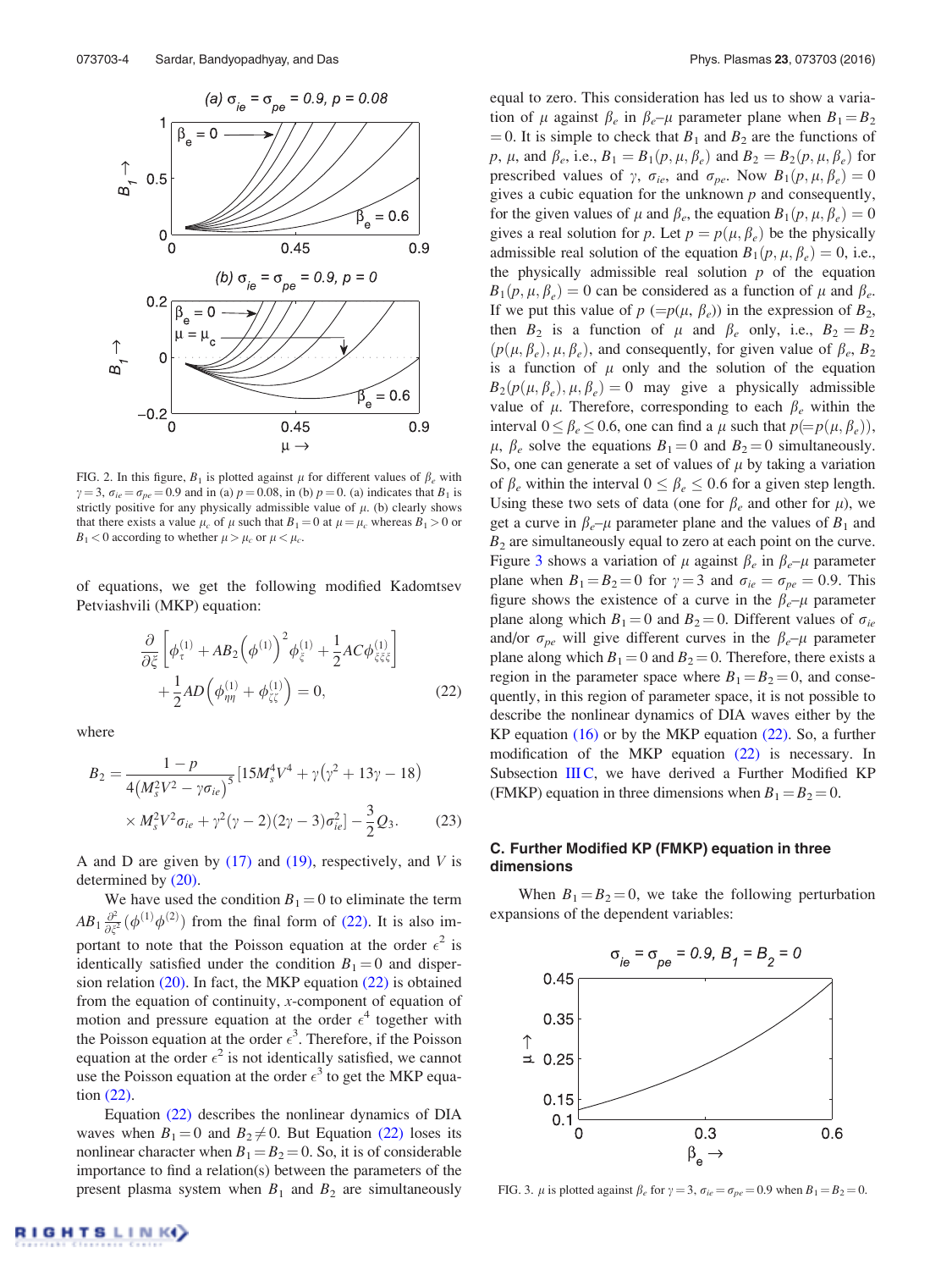$$
f = f^{(0)} + \sum_{i=1}^{\infty} \varepsilon^{2i} f^{(i)}, \ g = g^{(0)} + \sum_{i=1}^{\infty} \varepsilon^{2i+1} g^{(i)}, \tag{24}
$$

where  $f = n$ , *P*,  $\phi$ , *u* with  $n^{(0)} = 1 - p$ ,  $P^{(0)} = 1$ ,  $\phi^{(0)} = 0$ ,  $u^{(0)} = 0$ , and  $g = v$ , *w* with  $v^{(0)} = w^{(0)} = 0$ . Substituting the stretching (14) and perturbation expansions (24) in Equations  $(1)$ ,  $(2)$ ,  $(3)$ , and  $(13)$  and finally equating the coefficient of different powers of  $\varepsilon$  on each side of every equation, we get a sequence of equations. From this sequence of equations, we get the following further modified Kadomtsev Petviashvili (FMKP) equation:

$$
\frac{\partial}{\partial \xi} \left[ \phi_{\tau}^{(1)} + AB_3 \left( \phi^{(1)} \right)^3 \phi_{\xi}^{(1)} + \frac{1}{2} AC \phi_{\xi \xi \xi}^{(1)} \right] + \frac{1}{2} AD \left( \phi_{\eta \eta}^{(1)} + \phi_{\xi \xi}^{(1)} \right) = 0, \tag{25}
$$

where

$$
B_3 = \frac{1 - p}{12(M_s^2 V^2 - \gamma \sigma_{ie})^7} [105 M_s^6 V^6 + \gamma (\gamma^3 + 21 \gamma^2 + 161 \gamma - 174) M_s^4 V^4 \sigma_{ie} + \gamma^2 (8 \gamma^3 + 53 \gamma^2 - 162 \gamma + 108) M_s^2 V^2 \sigma_{ie}^2 + \gamma^3 (\gamma - 2) (2 \gamma - 3) (3 \gamma - 4) \sigma_{ie}^3] - 2Q_4,
$$
 (26)

 $A, D$ , and  $V$  are given by  $(17)$ ,  $(19)$ , and  $(20)$ , respectively. Here, we have used the conditions  $B_1 = 0$  and  $B_2 = 0$  to eliminate the terms  $AB_1 \frac{\partial^2}{\partial \overline{z}}$  $\frac{\partial^2}{\partial \xi^2} [\frac{1}{2} (\phi^{(2)})^2 + \phi^{(1)} \phi^{(3)}]$  and  $AB_2 \frac{\partial^2}{\partial \xi^2}$  $\overline{\partial \xi}^2$  $[(\phi^{(1)})^2 \phi^{(2)}]$  from the final form of Equation (25). It is also important to note that the Poisson equations at the order  $\epsilon^{4/3}$ and at the order  $\epsilon^2$  are identically satisfied under the conditions  $B_1 = 0$ ,  $B_2 = 0$ , and the dispersion relation (20). In fact, the FMKP equation  $(25)$  is obtained from the equation of continuity, *x*-component of equation of motion and pressure equation at the order  $\epsilon^{11/3}$  together with the Poisson equation at the order  $\epsilon^{8/3}$ . Therefore, if the Poisson equations at the order  $\epsilon^{4/3}$  and at the order  $\epsilon^2$  are not identically satisfied, we cannot use the Poisson equation at the order  $\epsilon^{8/3}$  to obtain the FMKP equation (25).

Equation (25) describes the nonlinear dynamics of DIA waves in the present e-p-i-d plasma system when  $B_1 = B_2 = 0$  but  $B_3 \neq 0$ . If  $B_1 = B_2 = B_3 = 0$ , the nonlinear dynamics of the DIA wave cannot be described by the evolution Equation  $(25)$  but it can be easily shown that when  $B_1 = B_2 = 0$  then  $B_3 > 0$ . In fact, in Figure 4,  $B_3$  is plotted against  $\beta_e$  when  $B_1 = B_2 = 0$  for fixed values of  $\sigma_{ie}$  and  $\sigma_{pe}$ . This figure clearly indicates that  $B_3 > 0$  when  $B_1 = B_2 = 0$  for fixed values of  $\sigma_{ie}$  and  $\sigma_{pe}$ , and consequently, the FMKP equation is sufficient to describe nonlinear behaviour of DIA waves when  $B_1 = B_2 = 0$ .

Equations  $(16)$ ,  $(22)$ , and  $(25)$  can be written in a more compact form as

$$
\frac{\partial}{\partial \xi} \left[ \phi_{\tau}^{(1)} + AB_r \left( \phi^{(1)} \right)^r \phi_{\xi}^{(1)} + \frac{1}{2} AC \phi_{\xi \xi \xi}^{(1)} \right] + \frac{1}{2} AD \left( \phi_{\eta \eta}^{(1)} + \phi_{\xi \xi}^{(1)} \right) = 0, \tag{27}
$$



FIG. 4.  $B_3$  is plotted against  $\beta_e$  for  $\gamma = 3$ ,  $\sigma_{ie} = \sigma_{pe} = 0.9$  when  $B_1 = 0$  and  $B_2 = 0$ . This figure clearly indicates  $B_3 > 0$  when  $B_1 = B_2 = 0$ .

where  $r = 1, 2, 3$ . But instead of considering  $r = 1, 2, 3$ , we consider the solitary wave solution and its stability analysis of Equation (27) for any fixed  $r > 0$ .

### IV. SOLITARY-WAVE SOLUTION

For a solitary wave solution of  $(27)$ , we take the following transformation of the independent variables:

$$
X = \xi - U\tau, \quad \eta' = \eta, \quad \zeta' = \zeta, \quad \tau' = \tau. \tag{28}
$$

Under the above change of the independent variables, Equation (27) assumes the following form (in which we drop the primes on the independent variables  $\eta$ ,  $\zeta$ , and  $\tau$  to simplify the notations):

$$
\frac{\partial}{\partial X} \left[ -U\phi_X^{(1)} + \phi_\tau^{(1)} + AB_r \left( \phi^{(1)} \right)^r \phi_X^{(1)} + \frac{1}{2} AC \phi_{XXX}^{(1)} \right] + \frac{1}{2} AD \left( \phi_{\eta\eta}^{(1)} + \phi_{\zeta\zeta}^{(1)} \right) = 0.
$$
\n(29)

Now, for the travelling wave solitons of  $(29)$ , we set

$$
\phi^{(1)} = \phi_0(X). \tag{30}
$$

Substituting (30) in (29), using the boundary conditions  $\phi_0$ ,  $\frac{d\phi_0}{dX}$ ,  $\frac{d^2\phi_0}{dX^2}$ ,  $\frac{d^3\phi_0}{dX^3}$   $\to$  0 as  $|X| \to \infty$ , the solitary wave solution of (29) propagating along *X*-axis can be written as

$$
\phi_0 = a \left[ \text{sech} \left( \frac{X}{W} \right) \right]^{2/r},\tag{31}
$$

where *a* and *W* are, respectively, given as

$$
a^r = \frac{(r+1)(r+2)U}{2AB_r} \quad \text{and } W^2 = \frac{2AC}{r^2U}.
$$
 (32)

From the first equation of (32), we see that the amplitude *a* of the solitary wave solution  $(31)$  is not well defined when  $B_r = 0$ . This is the reason for the derivation of the different modified KP equations.

#### V. STABILITY ANALYSIS

In this section, we have investigated the stability of the solitary wave solution  $(31)$  of Equation  $(29)$  for long-wavelength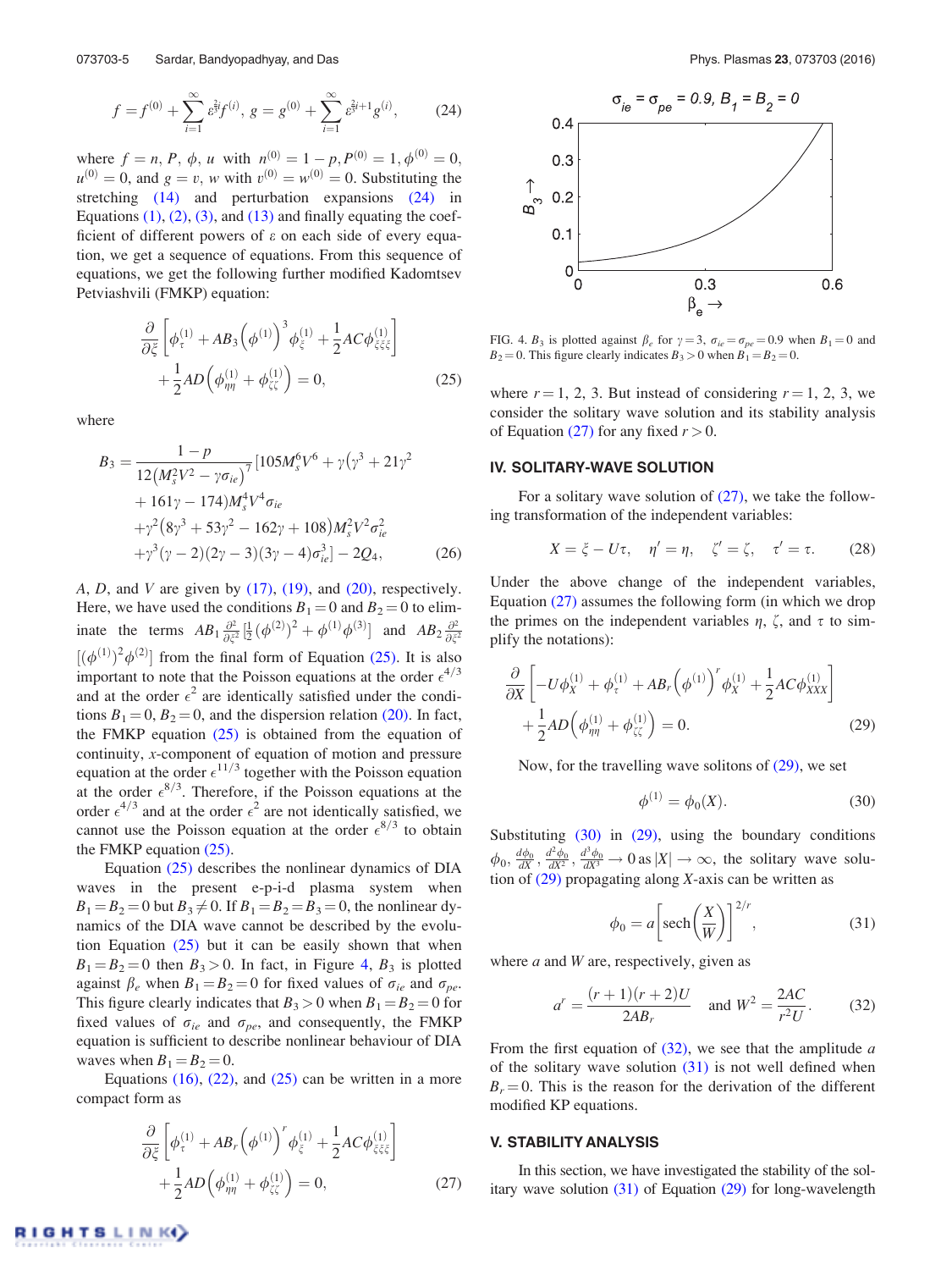plane-wave perturbation by the method of Rowlands and Infeld.<sup>20–26</sup> For this purpose, we decompose  $\phi^{(1)}$  as

$$
\phi^{(1)} = \phi_0(X) + q(X, \eta, \zeta, \tau).
$$
 (33)

Substituting (33) into (29) and then linearizing it with respect to *q*, we get the following equation:

$$
\frac{\partial}{\partial X} \left[ -U \frac{\partial q}{\partial X} + \frac{\partial q}{\partial \tau} + AB_r \frac{\partial}{\partial X} (\phi_0^r q) + \frac{1}{2} AC \frac{\partial^3 q}{\partial X^3} \right] + \frac{1}{2} AD \left[ \phi_{\eta\eta}^{(1)} + \phi_{\zeta\zeta}^{(1)} \right] = 0.
$$
\n(34)

Now, for a long-wavelength plane-wave perturbation along a direction having direction cosines (*l*, *m*, *n*), we set

$$
q(X, \eta, \zeta, \tau) = \bar{q}(X) \exp[i\theta], \quad \theta = k(X + m\eta + n\zeta) - \omega\tau,
$$
\n(35)

where *k* is small and  $l^2 + m^2 + n^2 = 1$ .

Again, according to small-*k* perturbation expansion method of Rowlands and Infeld,  $20-\overline{26}$   $\bar{q}(X)$  and  $\omega$  can be expanded as follows:

$$
\bar{q}(X) = \sum_{j=0}^{\infty} k^j q^{(j)}(X), \quad \omega = \sum_{j=0}^{\infty} k^j \omega^{(j)},
$$
 (36)

with  $\omega^{(0)} = 0, j = 0, 1, 2, \dots$  Substituting (35) and (36) into (34), equating different powers of *k* on the both sides of Equation (34), we get the following sequence of equations:

$$
U\frac{d}{dX}\left(L_r q^{(j)}\right) = M_r^{(j)}, \quad j = 0, 1, 2, ..., \tag{37}
$$

where

$$
L_r = -1 + \frac{1}{2}(r+1)(r+2)\text{sech}^2\left(\frac{X}{W}\right) + \frac{r^2W^2}{4}\frac{d^2}{dX^2},
$$
 (38)  

$$
M_r^{(j)} = \int_{-\infty}^X Q_r^{(j)} dX,
$$
 (39)

and  $Q_r^{(0)}$ ,  $Q_r^{(1)}$ ,  $Q_r^{(2)}$  are given in Appendix B.

To solve (37), we have assumed that each  $q^{(j)}$  and its derivative up to third order vanish as  $|X| \to \infty$ . We have also assumed that each  $q^{(j)}$  is bounded. Under these assumptions, the solution of Equation (37) for  $j = 0$  and  $j = 1$  can be written as

$$
q^{(0)} = h_0 \frac{d\phi_0}{dX},
$$
\t(40)

$$
q^{(1)} = h_1 \frac{d\phi_0}{dX} + ih_0 \left( s_1 \phi_0 + s_2 X \frac{d\phi_0}{dX} \right), \tag{41}
$$

where  $h_0$ ,  $h_1$  are constants and  $s_1$ ,  $s_2$  are given by

$$
s_1 = \frac{rW^2}{2AC} \left\{ u_1 - \frac{2}{(r+1)(r+2)} u_2 a^r \right\},\tag{42}
$$

$$
s_2 = \frac{r^2 W^2}{4AC} \left\{ u_1 - \frac{4}{r^2 W^2} u_3 \right\},\tag{43}
$$

$$
u_1 = \omega^{(1)} + 2lU, \, u_2 = 2lAB_r, \, u_3 = 2lAC. \tag{44}
$$

Now, for the solution of Equation (37) to exist, the right hand side of Equation (37) must be perpendicular to the kernel of the operator adjoint to the operator  $\frac{d}{dx}L_r$ ; this kernel, which must tend to zero, is  $\phi_0$ . Thus, we get the following consistency condition for the existence of the solution of Equation (37):

$$
\int_{-\infty}^{\infty} \phi_0 M_r^{(j)} dX = 0.
$$
 (45)

It can be easily checked that the consistency condition (45) is trivially satisfied for  $j = 0$  and  $j = 1$ . Using (40) and (41), computing all the integrals appearing on the left hand side of Equation (45) for  $j = 2$ , it can be easily checked that the consistency condition (45) for  $j = 2$  reduces to the following quadratic equation for  $\omega^{(1)}$ :

$$
(r-4)(\omega^{(1)})^2 + 2rUV(m^2 + n^2) = 0.
$$
 (46)

For  $r = \frac{1}{2}$ , Equation (46) is exactly same as Equation (5.23) of Chakraborty and  $Das^{27}$  and also Equation (5.23) of Chakraborty and Das<sup>28</sup> if we put  $n = 0$ .

For  $r \neq 4$ , the quadratic equation (46) can be written as

$$
(\omega^{(1)})^2 = \frac{2r}{4-r}UV(m^2+n^2). \tag{47}
$$

Equation (47) shows that  $\omega^{(1)}$  is real if  $r < 4$ , and consequently, the solitary wave solution  $(31)$  is stable for  $r < 4$ whereas  $\omega^{(1)}$  is imaginary if  $r > 4$ , and consequently, the solitary wave solution (31) is unstable for  $r > 4$ . So, the imaginary part  $\Gamma( = Im(\omega^{(1)}) )$  of  $\omega^{(1)}$  is given by

$$
\Gamma^2 = \frac{2r}{r-4}UV(m^2 + n^2). \tag{48}
$$

This equation gives a positive value of  $\Gamma$  for any  $r > 4$ , which gives the growth rate of instability of the solitary wave solution  $(31)$  for  $r > 4$ .

The present method fails to analyse the stability of a modified KdV soliton if  $r = 4$ . For  $r = 4$ , from Equation (46), we get  $8UV(m^2 + n^2) = 0$ , and this relation holds good only when  $m = n = 0$ , i.e., when there is no transverse perturbation. But this is not possible. On the other hand, for  $r = 4$ , there does not exist any value of  $\omega^{(1)}$  which solves Equation  $(46)$  for  $m^2 + n^2 \neq 0$ .

Islam *et al.*<sup>33</sup> investigated the stabilities of the obliquely propagating ( $\delta$  = angle of propagation of the solitary wave with *z*-axis  $\neq$  0) solitary wave solutions of the Korteweg-de Vries-Zakharov-Kuznetsov (KdV-ZK) and different modified KdV-ZK equations of the form

$$
\phi_{\tau}^{(1)} + AB_{r} \left(\phi^{(1)}\right)^{r} \phi_{\zeta}^{(1)} + \frac{1}{2} A \phi_{\zeta \zeta \zeta}^{(1)} \n+ \frac{1}{2} AD \frac{\partial}{\partial \zeta} \left(\phi_{\zeta \zeta}^{(1)} + \phi_{\eta \eta}^{(1)}\right) = 0,
$$
\n(49)